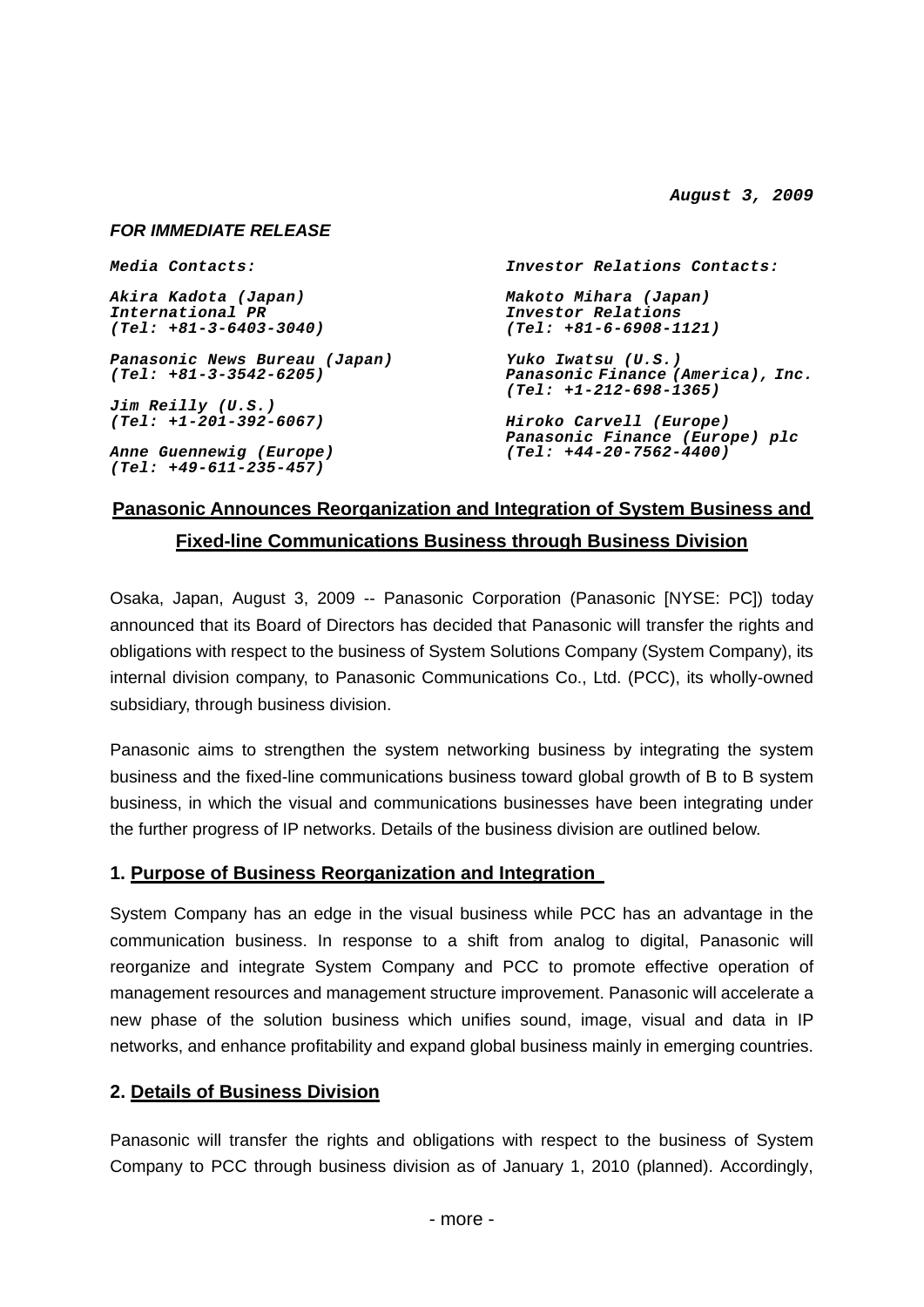PCC plans to change its trade name to Panasonic System Networks Co., Ltd. as of January 1, 2010.

### **[ Basic information of Panasonic System Networks Co., Ltd. (planned) ]**

| Trade name:                                       | Panasonic System Networks Co., Ltd.                      |  |  |
|---------------------------------------------------|----------------------------------------------------------|--|--|
| Principal office:                                 | Meguro-ku, Tokyo, Japan                                  |  |  |
| Effective date of reorganization: January 1, 2010 |                                                          |  |  |
| Principal line of business:                       | Development, manufacture and sale of PBX, IP related     |  |  |
|                                                   | equipment, business telephone systems, monitoring and    |  |  |
|                                                   | security cameras, AV equipment for business use,         |  |  |
|                                                   | accounting and authentication system terminals, document |  |  |
|                                                   | related equipment, devices, etc.                         |  |  |

#### (1) Schedule

| Resolution of Board of Directors on business division   Late September, 2009 (planned) |                                |
|----------------------------------------------------------------------------------------|--------------------------------|
| agreement                                                                              |                                |
| Signing of business division agreement                                                 | Late September, 2009 (planned) |
| Effective date of business division and transfer                                       | January 1, 2010 (planned)      |

Note: The business division will be conducted through the simplified procedures provided under the Company Law of Japan, by which resolutions of the shareholders' meetings of Panasonic and PCC will not be required.

#### (2) Method of business division

Panasonic will divide a certain part of its business and PCC will succeed to the divided business.

(3) Reduction of capital stock as a result of this business division

There shall be no reduction of capital stock as a result of this business division.

(4) Treatment of stock acquisition rights and convertible bonds

There are no stock acquisition rights or convertible bonds issued by Panasonic.

(5) Rights and obligations to be succeeded to

The rights and obligations with respect to the business of System Company such as its assets and liabilities will be transferred to PCC. The following parts will not be succeeded to by PCC and will remain with Panasonic.

- a) The rights and obligations for management tasks of branch offices of Panasonic
- b) The rights and obligations for management tasks of construction business safety control department of Panasonic

### (6) Prospects for paying debt obligations

Panasonic believes that each of Panasonic and PCC will be able to fulfill its obligations which need to be performed after the effective date of the business division and transfer.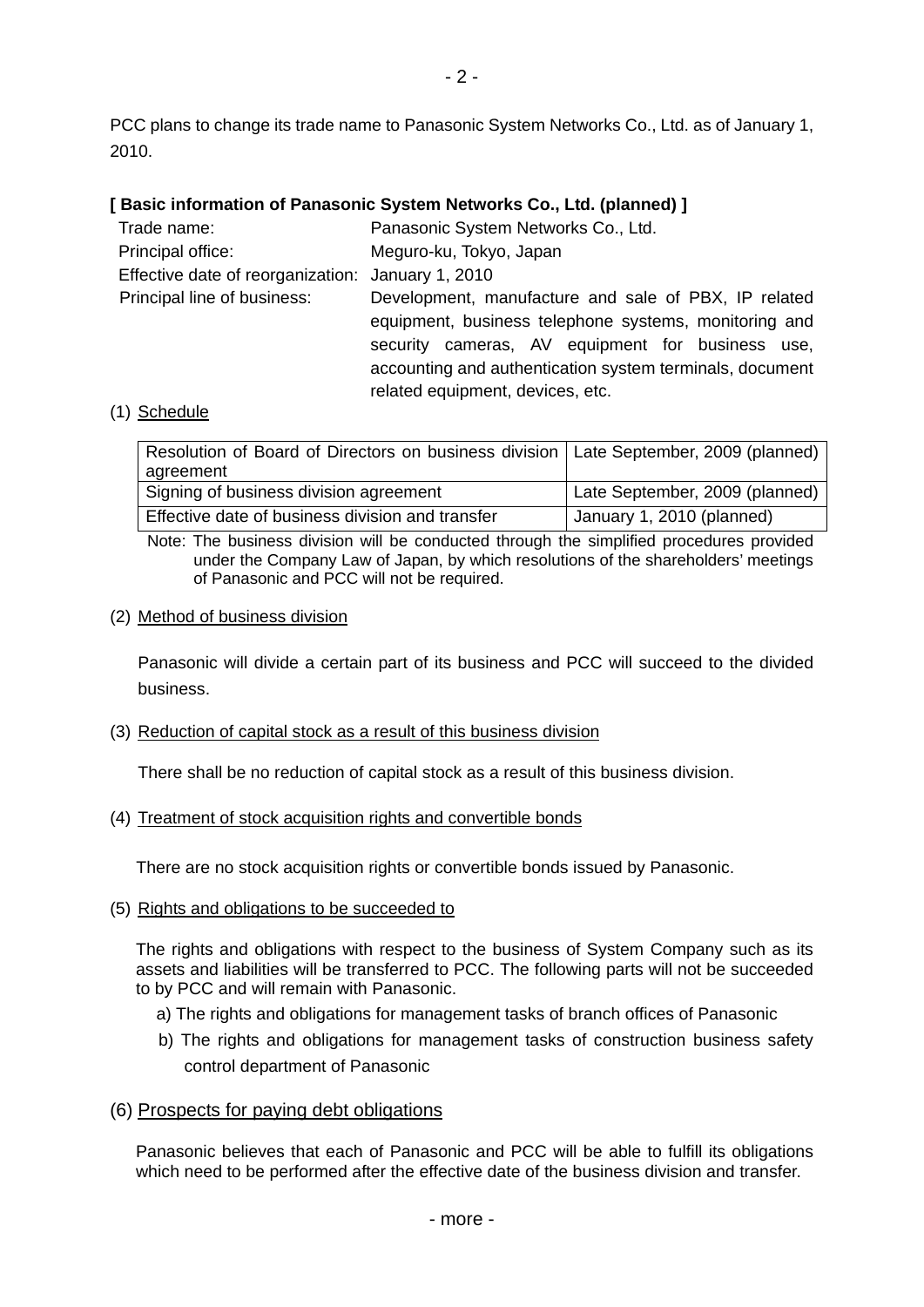# **3. Basic Information of Panasonic and PCC**

|                                               |                                    |       |                                      | (As of March 31, 2009) |  |
|-----------------------------------------------|------------------------------------|-------|--------------------------------------|------------------------|--|
| Panasonic                                     |                                    |       | <b>PCC</b>                           |                        |  |
| <b>Trade Name</b>                             | (company to divide a unit)         |       | (succeeding company)                 |                        |  |
|                                               |                                    |       | *Trade name will be changed to       |                        |  |
|                                               |                                    |       | Panasonic System Networks Co., Ltd.  |                        |  |
|                                               | Manufacture and sale of electronic |       | Development, manufacture and sale    |                        |  |
| Principal Lines of                            | and electric equipment             |       | of fixed-line communications         |                        |  |
| <b>Business</b>                               |                                    |       | equipment including document related |                        |  |
|                                               |                                    |       | equipment, and service engineering   |                        |  |
| Date of                                       |                                    |       |                                      |                        |  |
| Incorporation                                 | December 15, 1935                  |       | December 24, 1955                    |                        |  |
| <b>Principal Office</b>                       | Kadoma-shi, Osaka, Japan           |       | Fukuoka-shi, Fukuoka, Japan          |                        |  |
| Representative                                | Fumio Ohtsubo, President           |       | Nobuharu Akamine, President          |                        |  |
| <b>Capital Stock</b>                          |                                    |       |                                      |                        |  |
| (million yen)                                 | 258,740                            |       | 29,845                               |                        |  |
| <b>Shares Issued</b>                          | 2,453,053,497                      |       | 175,140,851                          |                        |  |
| Shareholders'                                 | 2,783,980                          |       | 82,982                               |                        |  |
| Equity                                        | (consolidated basis)               |       | (non-consolidated basis)             |                        |  |
| (million yen)                                 |                                    |       |                                      |                        |  |
| <b>Total Assets</b>                           | 6,403,316                          |       | 173,442                              |                        |  |
| (million yen)                                 | (consolidated basis)               |       | (non-consolidated basis)             |                        |  |
| Financial                                     | March 31                           |       | March 31                             |                        |  |
| <b>Closing Date</b>                           |                                    |       |                                      |                        |  |
|                                               | The Master Trust Bank              |       | Panasonic Corporation                | 100%                   |  |
|                                               | of Japan, Ltd. (trust account)     | 5.38% |                                      |                        |  |
|                                               |                                    |       |                                      |                        |  |
| Major<br>Shareholders<br>and<br>Shareholdings | Moxley & Co.                       | 5.00% |                                      |                        |  |
|                                               |                                    |       |                                      |                        |  |
|                                               | Japan Trustee Services Bank        |       |                                      |                        |  |
|                                               | Ltd. (trust account)               | 4.84% |                                      |                        |  |
|                                               |                                    |       |                                      |                        |  |
|                                               | Japan Trustee Services Bank        |       |                                      |                        |  |
|                                               | Ltd. (trust account 4G)            | 4.62% |                                      |                        |  |
|                                               |                                    |       |                                      |                        |  |
|                                               | Nippon Life Insurance Company      | 2.73% |                                      |                        |  |
|                                               |                                    |       |                                      |                        |  |

Notes: 1. Amounts less than one million yen have been rounded to the nearest whole million yen amount.

 2. Panasonic's shareholders' equity on a consolidated basis is presented in accordance with U.S. generally accepted accounting principles.

3. Panasonic holds 382,411 thousand shares, 15.58%, of its own common stock.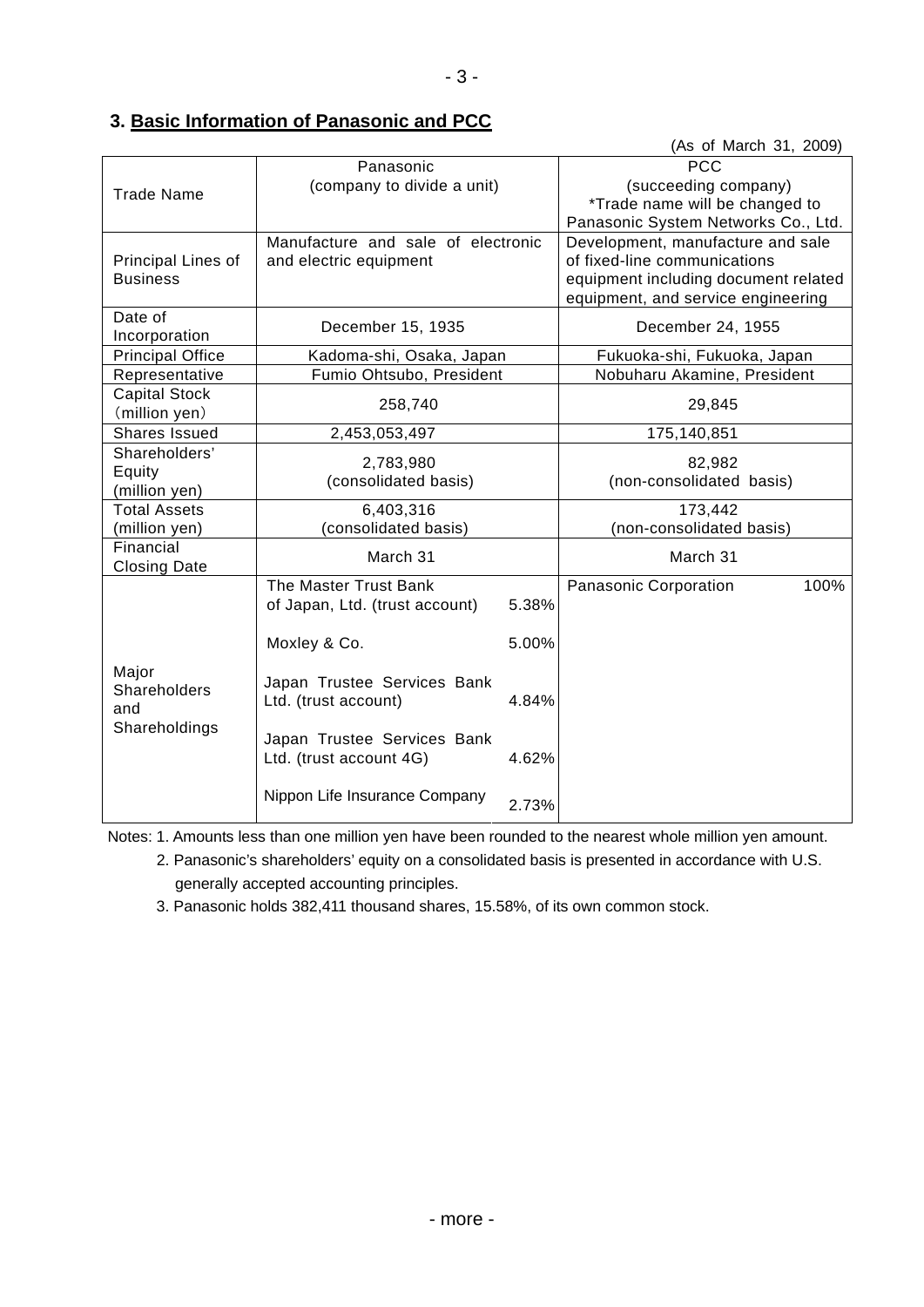## **4. Description of the Business to be Divided**

## (1) Outline of the business to be divided

Development, manufacture and sale of system products

## (2) Operating results of the business to be divided for the year ended March 31, 2009

|                  |                              |                    | (million yen) |
|------------------|------------------------------|--------------------|---------------|
|                  | <b>System Company</b>        | Panasonic          | Percentage    |
|                  | (non-consolidated basis) (a) | (parent alone) (b) | (a / b)       |
| <b>Net Sales</b> | 112,623                      | 4,249,233          | 3%            |

Notes: 1. The above percentage is rounded to the nearest whole number.

 2. Amounts less than one million yen have been rounded to the nearest whole million yen amount.

## (3) Assets and liabilities of the business to be divided (as of March 31, 2009)

|                       |            |                            | (billion yen) |
|-----------------------|------------|----------------------------|---------------|
| Assets                |            | Liabilities                |               |
| Item                  | Book value | Item                       | Book value    |
| <b>Current assets</b> |            | 42.2   Current liabilities | 24.4          |
| <b>Fixed assets</b>   | 7.7        | Noncurrent liabilities     | 5.9           |
| <b>Total</b>          | 49.9       | Total                      | 30.3          |

Note: Amounts less than one billion yen have been rounded to the nearest whole billion yen amount.

## **5. Effect of Business Division on the Company's Financial Results**

## (1) Trade name, principal lines of business, principal office, representative, capital stock and financial closing

There shall be no change by this business division.

(2) Effect on financial outlook

There shall be no effect on the financial outlook for fiscal 2010, ending March 31, 2010.